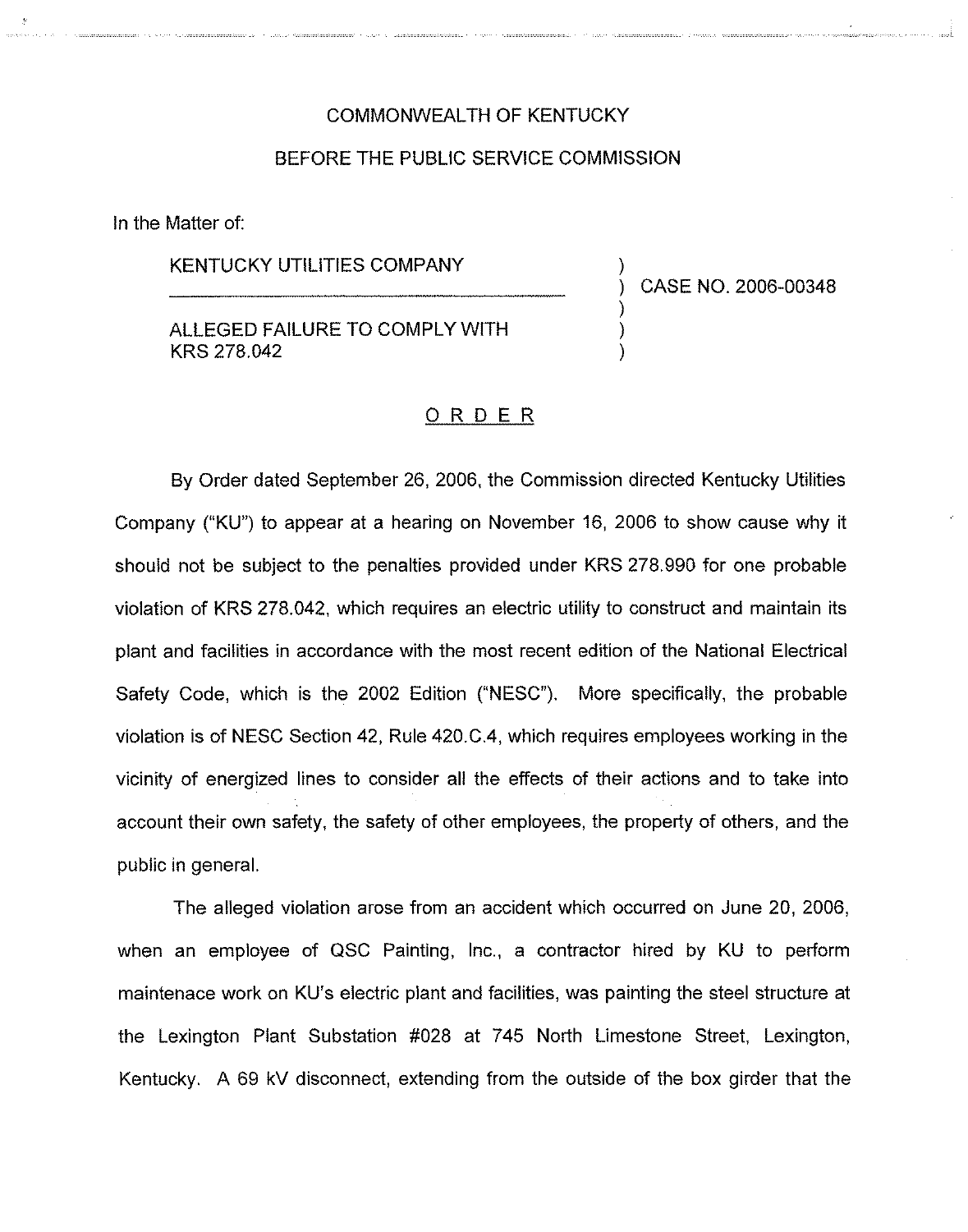contractor's employee was painting, was still energized. The contractor's employee apparently lost his balance and fell, making contact with that energized disconnect. The contractor's employee suffered burns to his hands and ankles and was hospitalized.

KU filed an answer to the show cause Order and requested an informal conference, which was held at the Commission's offices on November 1, 2006. Those discussions led to the filing of a Stipulation of Facts and Settlement Agreement ("Stipulation") on December 5, 2006. The Stipulation, attached hereto as Appendix A and incorporated herein by reference, sets forth KU's agreement with the statement of facts contained in the Staff's Incident Investigation Report, which was appended to the Commission's September 26, 2006 Order. The Stipulation also discusses the remedial action to be taken by KU, and provides that KU will pay a civil penalty in the amount of \$1,500 in full satisfaction of the one probable violation.

Determining whether the terms of the Stipulation are in the public interest and are reasonable, the Commission has taken into consideration the comprehensive nature of the Stipulation and KU's willingness to reassess its safety policy covering work within substations and cooperate to achieve a resolution of this proceeding. Based on the evidence of record and being otherwise sufficiently advised, the Commission finds that the Stipulation is in accordance with the law and does not violate any regulatory principle. The Stipulation is a product of arm's-length negotiations among capable, knowledgeable parties, is in the public interest, and results in a reasonable resolution of all issues in this case.

IT IS THEREFORE ORDERED that:

1. The Stipulation is adopted and approved in its entirety as a complete resolution of all issues in this case.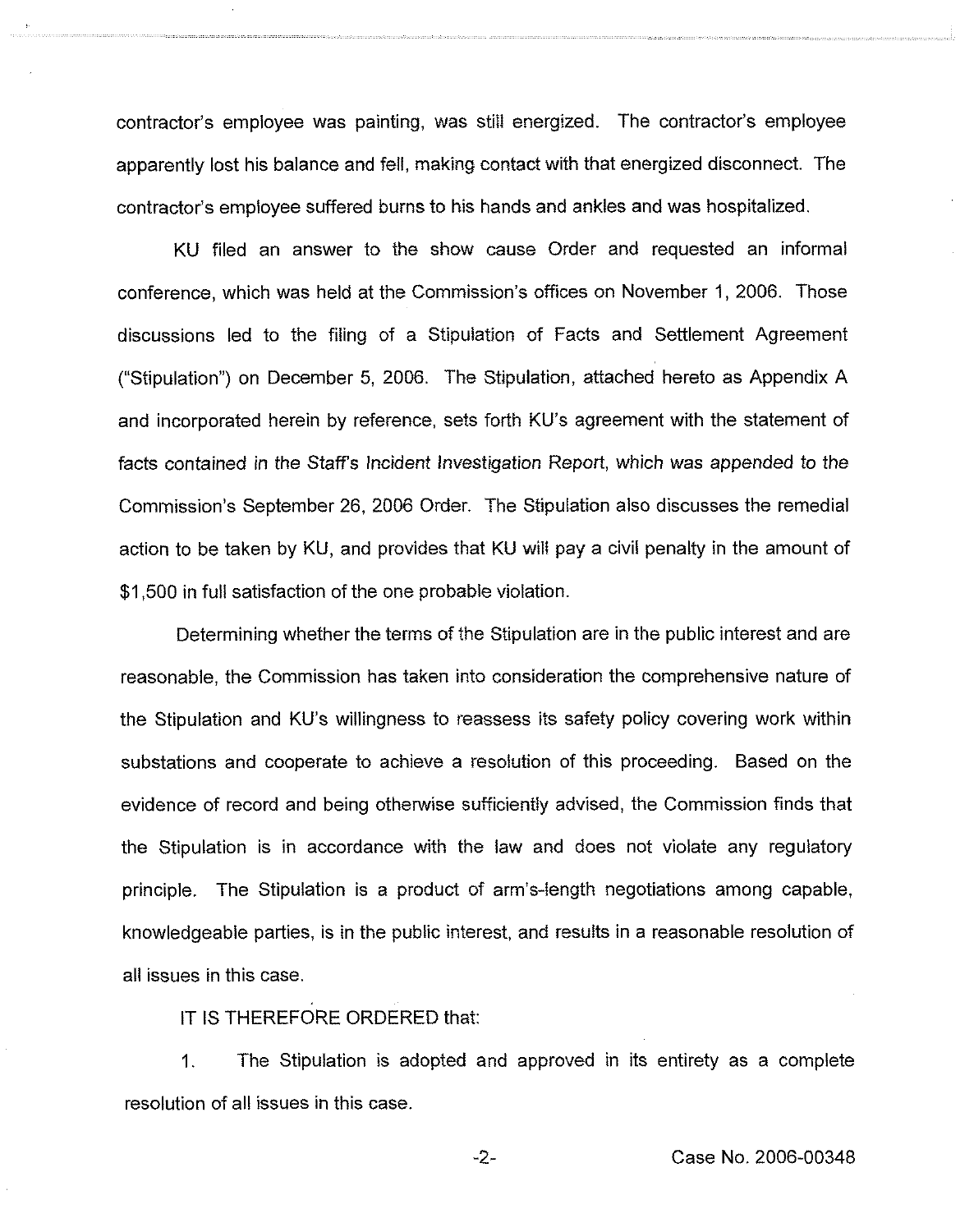2, KU shall pay \$1,500 as a civil penalty within 30 days of the date of this Order by cashier's check or money order payable to the Kentucky State Treasurer and mailed or delivered to the Office of General Counsel, Public Service Commission, 211 Sower Boulevard, Post Office Box 615, Frankfort, Kentucky 40602.

3. Upon payment of the \$1,500 civil penalty, this case shall be closed and removed from the Commission's docket without further Order of the Commission.

Done at Frankfort, Kentucky, this 5th day of January, 2007.

By the Commission

**Executore Director** 

Case No. 2006-00348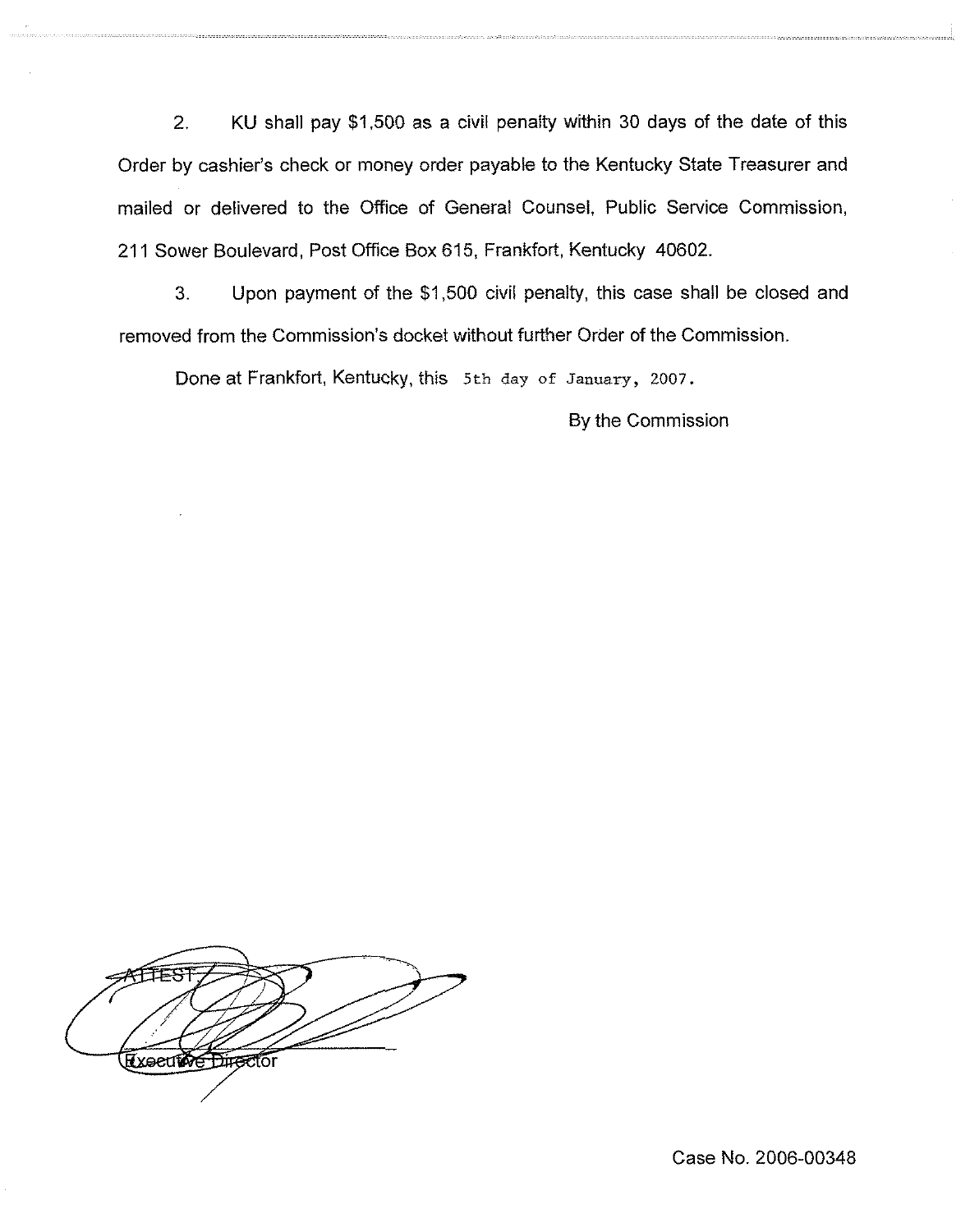# APPENDIX A

.<br>מיוונות האורי הייתה המונים במונים במונים במונים במונים במוניה המוניה הייתה המונים במונים במונים במונים במונים

<u>.</u><br>1980 - Peter Personal, amerik<del>ansk politik komponent</del> († 1918)

# APPENDIX TO AN ORDER OF THE KENTUCKY PUBLIC SERVICE COMMISSION IN CASE NO. 2006-00348 DATED January 5, 2007.

 $\Delta \phi = 0.000$ 

والمتحاد والمحاور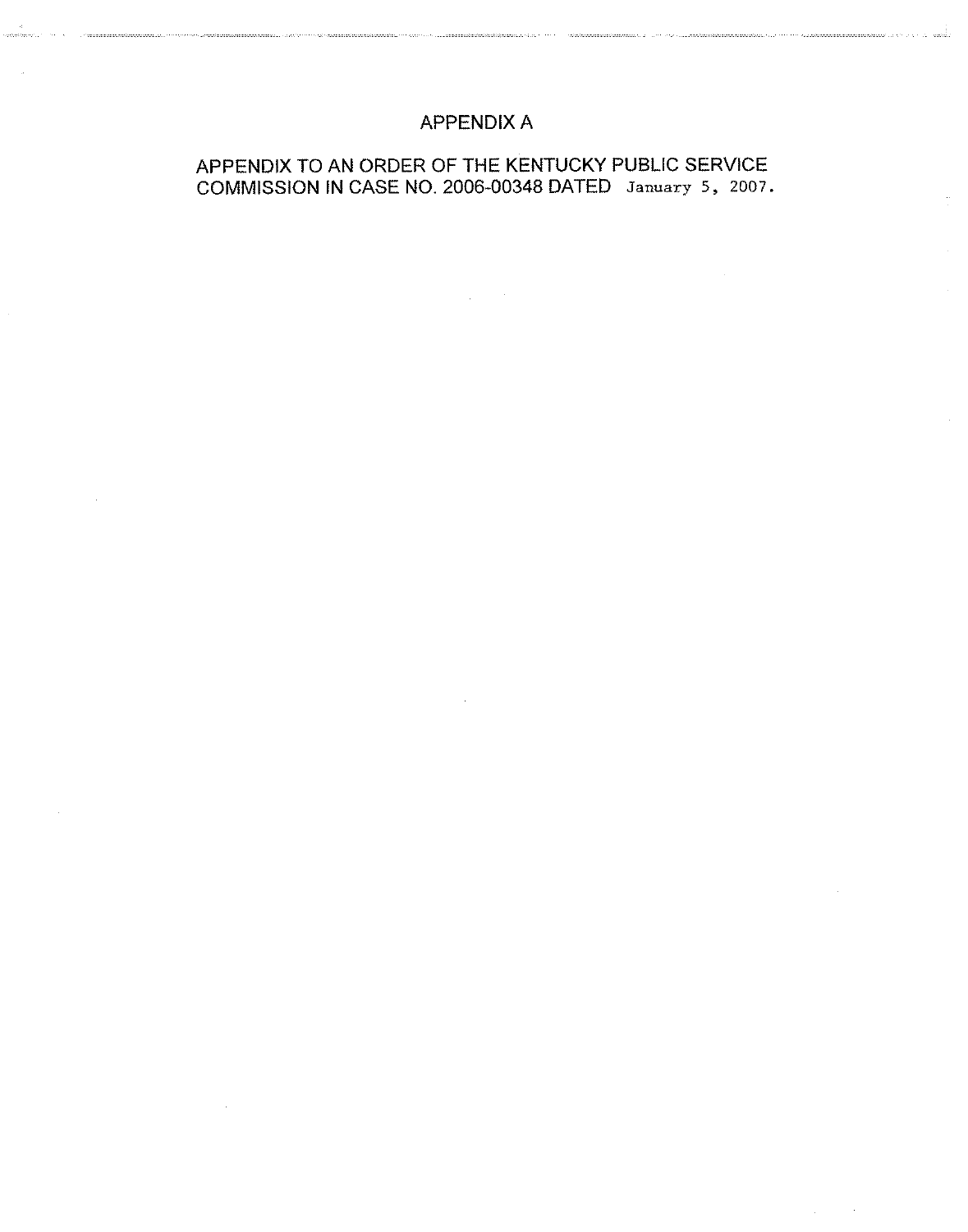## COMMONWEALTH OF KENTUCKY

# **RECEIVED**

## BEFORE THE PUBLIC SERVICE COMMISSION

)

) ) )

NOV 292006 PUBLIC SERVICE **COMMISSION** 

In the Matter of:

## KENTUCKY UTILITIES COMPANY

ALLEGED FAILURE TO COMPLY WITH KRS 278.042

) CASE NO. 2006-00348

## STIPULATION OF FACTS AND SETTLEMENT AGREEMENT

By Order of September 26, 2006, the Commission initiated this proceeding to determine whether Kentucky Utilities Company ("KU") should be subject to the penalties prescribed in KRS 278.990 for one probable violation of KRS 278.042, which requires an electric utility to construct and maintain its plant and facilities in accordance with the most recent edition of the National Electrical Safety Code, which is the 2002 Edition ("NESC"). The one probable violation cited by the Commission's September 26, 2006 Order is:

> NESC Section 42, Rule 420.C.4, by the employees' while working in the vicinity of energized lines to consider all the effects of their actions and to take into account their own safety, the safety of other employees, the property of others, and the public in general.

The Commission's Order arose out of an incident which occurred on June 20, 2006, when an employee of QSC Painting, inc,, a contractor hired by KU to perform maintenance work on KU's electric plant and facilities, was painting the steel structure at the Lexington Plant Substation ff028 at 745 North Limestone Street, Lexington, Kentucky. A 69 kV disconnect, extending from the outside of the box girder that the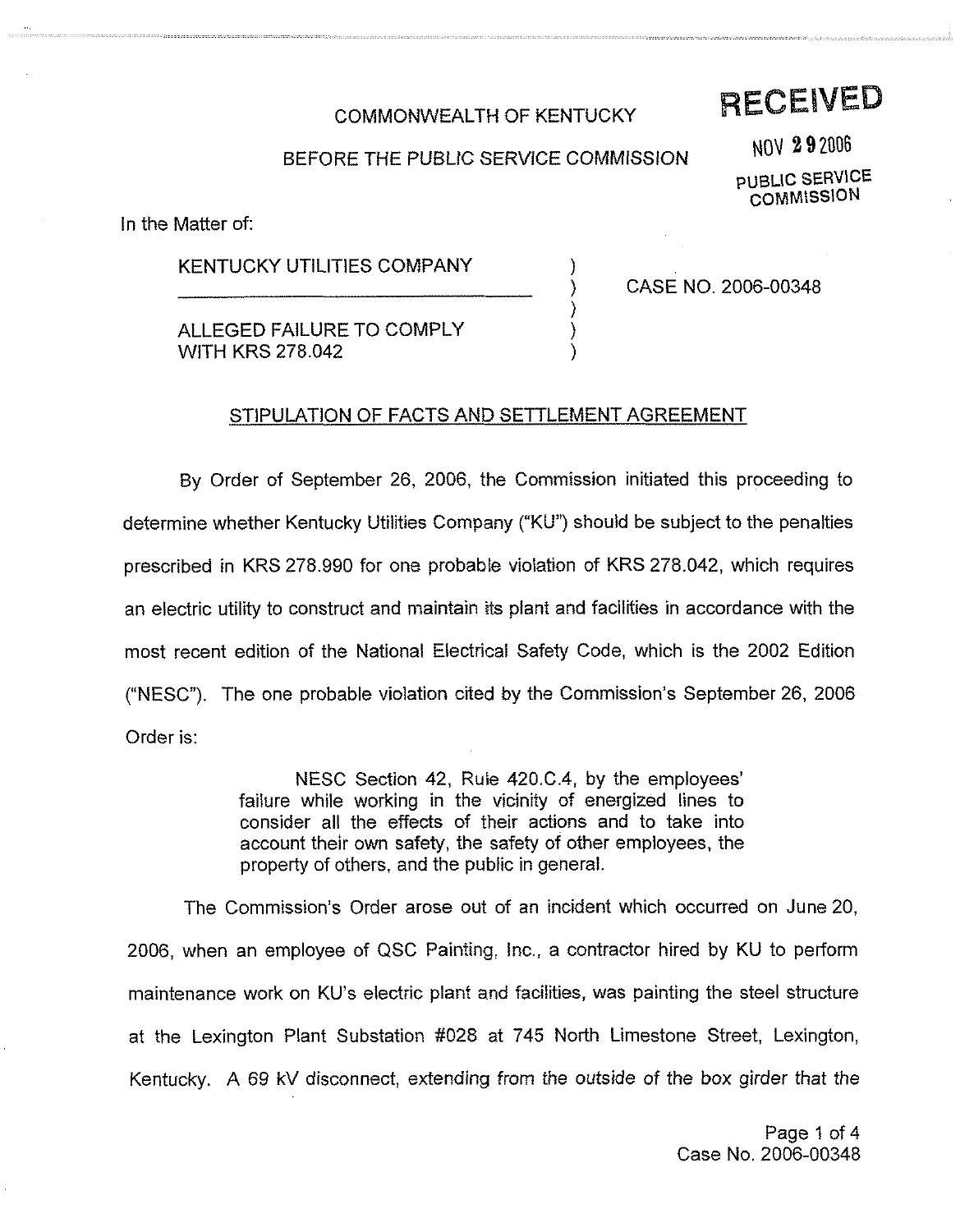contractor's employee was painting, was still energized. The contractor's employee apparently lost his balance and fell, making contact with that energized disconnect. The employee suffered burns to his hands and ankles and was hospitalized.

On October 16, 2006, KU filed a response to the Commission's September 26, 2006 Order. KU's response denied the NESC violation cited by the Commission. In response to KU's request for an informal conference, the Commission suspended the hearing that had been set for November 16, 2006, and scheduled an informal conference on November 1, 2006.

As a result of discussions held during the informal conference, KU and the Commission Staff submit the following Stipulation of Facts and Settlement Agreement ("Stipulation") for the Commission's consideration in rendering its decision in this proceeding:

1. KU agrees that the Staff's Incident Investigation Report ("Report"), Appendix A to the Commission's September 26, 2006 Order in this case, accurately describes and sets forth the material facts and circumstances surrounding the incident giving rise to the Order.

2. KU has reassessed its previous policy of allowing employees or contractors to paint within substations in the vicinity of energized parts. In the future, all parts of the substation that are within the minimum approach distances provided for in the NESC will be deenergized or, if deenergizing is not feasible, the energized parts will be isolated or insulated. In addition, KU agrees that all work to be performed within substations will be performed only by personnel who are fully qualified for the job to be performed.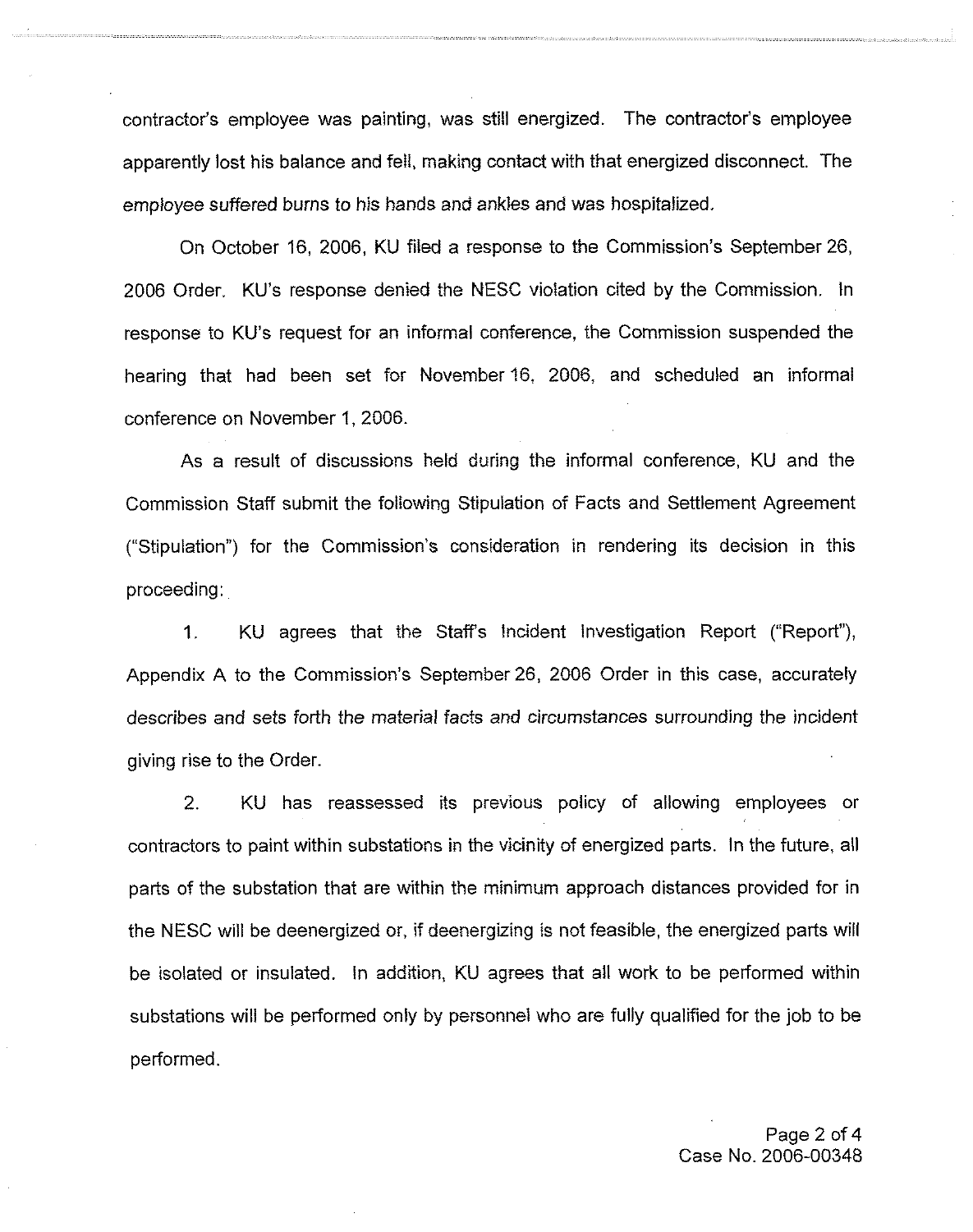3. KU agrees to pay a civil penalty in the amount of \$1,500 in full settlement of this proceeding. The scope of this proceeding is limited by the Commission's September 26, 2006 Order to whether KU should be assessed a penalty under KRS 278.990 for a willful violation of the NESC rules, as made applicable under KRS 278.042. Neither the payment of the civil penalty, nor any other agreement contained in this Stipulation, shall be construed as an admission by KU of a willful violation of any Commission regulation or NESC rule, nor shall it be construed as an admission by KU of any liability in any legal proceeding or lawsuit arising out of the facts set forth in the Report, nor shall the Commission's acceptance of this Stipulation be construed as a finding of a willful violation of any Commission regulation or NESC rule.

4. In the event that the Commission does not accept this Stipulation in its entirety, KU and Staff reserve their rights to withdraw therefrom and require that a hearing be held on any and all issues involved herein, and that none of the provisions contained herein shall be binding upon the parties hereto, used as an admission by KU of any liability in any legal proceeding or lawsuit arising out of the facts set forth in the Report, or otherwise used as an admission by either party hereto.

5. This Stipulation is for use in Commission Case No. 2006-00348, and neither party hereto shall be bound by any part of this Stipulation in any other proceeding, except that this Stipulation may be used in any proceeding by the Commission to enforce the terms of this Stipulation or to conduct a further investigation of KU's service, and KU shall not be precluded or estopped from raising any issue, claim, or defense therein by reason of the execution of this Stipulation.